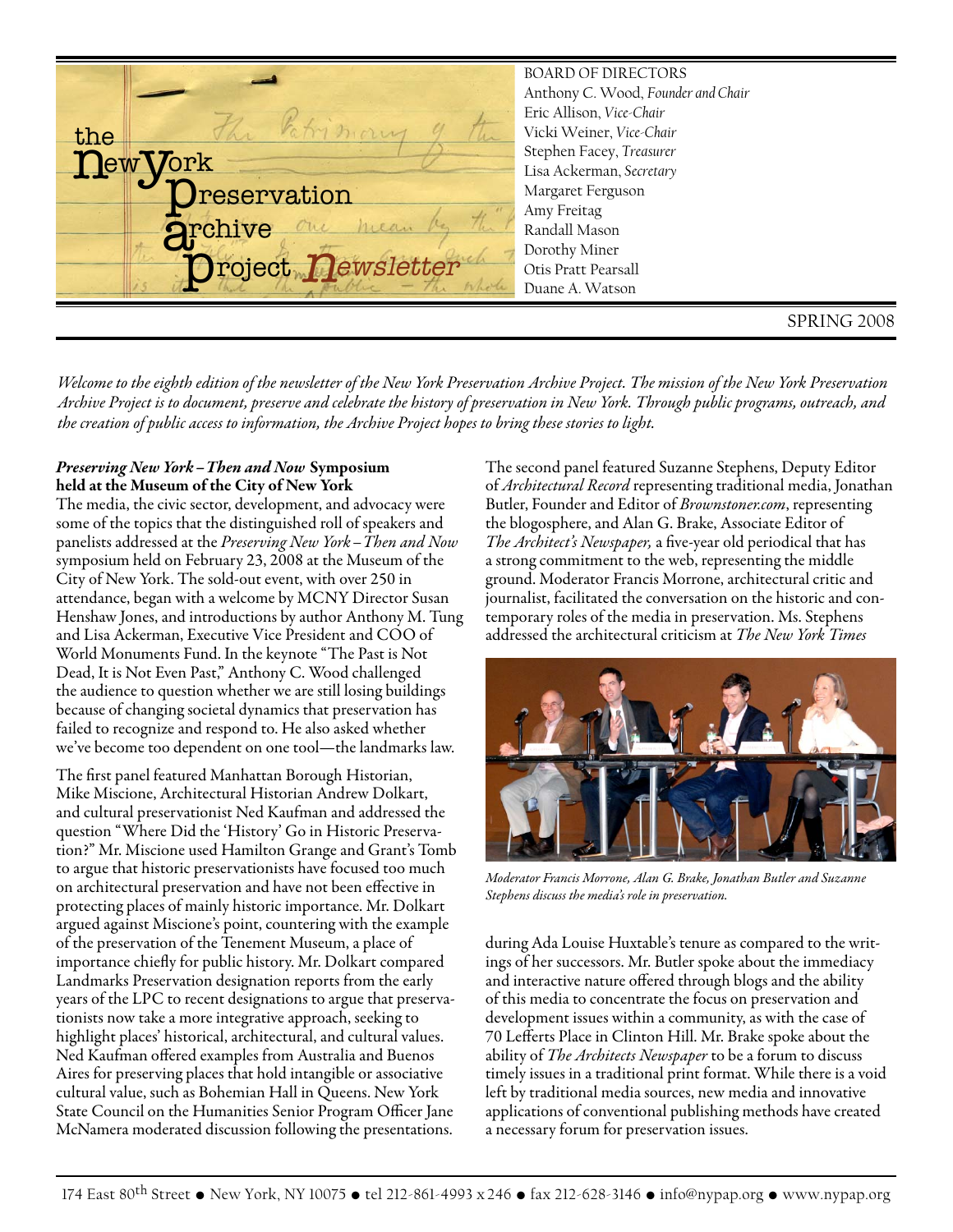# NYPAP NEWSLETTER SPRING 2008

Following lunch, Mary Schmidt Campbell, Chair of the New York State Council on the Arts introduced the session *Preservation and Progress*, a dialogue between architect and Dean of the Yale School of Architecture, Robert A.M. Stern and renowned historian Kenneth T. Jackson, moderated by Anne Van Ingen, NYSCA Director of Architecture, Planning,



*Mary Schmidt Campbell, NYSCA Chair introduces the "Preservation and Progress" discussion between Kenneth T. Jackson and Robert A.M. Stern.*

and Design. Stern discussed preservation's role in growth and development of SoHo, following the neighborhood's journey from reclamation by artists beginning in the 1960s to its current state, presenting a positive view of preservation's role in the City's development. Mr. Jackson took an opposing view, purposefully, he said, overstating his case that what makes New York City a world class city is not its architecture, but its cultural richness and constantly changing nature and that preservation impedes this progress.

The third panel of the day sought to address "Preservation Advocacy Over the Decades." In his slide presentation, Randall Mason, Associate Professor in the Graduate Program in Historic

Preservation at the University of Pennsylvania, asked not to be called a preservationist, arguing that "ist" implied a radical, fundamentalist stance that sometimes hurts preservation advocates' cases. Melissa Baldock, Director of Preservation and Research at the Greenwich Village Society for Historic Preservation offered a comparison of the advocacy campaigns in Greenwich Village today with those of the nascent preservation movement in the 1950s and 1960s.

In the final panel, "The Preservation Civic Sector in Times of Change" the audience heard from Executive Director of GVSHP, Andrew Berman, Director of the Building Movement Project, Frances Kunreuther, and Architect and Co-founder of the Douglaston & Little Neck Historical Society, Kevin Wolfe. Both Mr. Berman and Mr. Wolfe offered thoughts on the civic



*Kenneth T. Jackson and Robert A.M. Stern debate on "Preservation and Progress," moderated by Anne Van Ingen of NYSCA.*



*Anthony Tung and Tony Hiss.*

sector's role in preservation from the perspectives of place-specific civic groups. Ms. Kunreuther stressed the importance of alliance building among civic groups in order to achieve preservation objectives.

Author and Visiting Scholar at NYU's Wagner School of Public Service, Tony Hiss, had the challenging task of

serving as the Rapporteur summarizing and digesting the day's proceedings and lessons. With humor and eloquence, Mr. Hiss recounted the day and offered some thoughts for the future.

Throughout the day, the energy of the sold-out crowd was undeniable. It is clear that the questions raised by presentations, panel discussions, and the audience are ones that lovers of NYC will have to work together to answer in planning for the future. As Mr. Hiss stated, "Preservationists have been thought to be concerned with the bone—the bricks and mortar of a place than the heart and soul, but their true underlying passion and commitment has been to the hearts and souls and to the lifeblood of the City of New York." "How can we let this area grow and not lose its soul?" More images of the day are available on www.nypap.org. Transcripts will also be available soon.

## **New Oral History Project Teaches Preservation Students Valuable Skills and Expands NYPAP's Holdings**

In the 2007 Fall semester the New York Preservation Archive Project launched an oral history project in partnership with Pratt Institute's graduate program in Historic Preservation. The endeavor supports a major element of NYPAP's mission documenting and studying preservation's history to strengthen the field today. NYPAP Chair, Anthony C. Wood, and Administrator Vanessa Norton worked with students in the Public History class taught by Marci Reaven and Jeanne Houck to develop questions, schedule interviews, and record conversations between preservation students and preservation veterans. The series of 6 interviews focuses on the theme of grassroots preservation of the 1980s. Students Merrill Branch-McTiernan, Portia Dyrenforth, Shannon Haltiwanger, Keenan Hughes, Karen Mathiasen, Katie Nolan, and participated in the class. Those preservationists interviewed were Hal Bromm, on the TriBeCa historic district designation and the early days of HDC; Joe Rosenberg on the early days of HDC and the fight to protect historic Broadway theatres; Robert Kornfeld, Sr. on achieving historic district designation for Riverdale in the Bronx; publicist Joyce Matz on a variety of preservation campaigns including the City and Suburban Houses and St. Bart's; Jack Taylor, on the subjects of the Drive to Protect the Ladies' Mile Historic District, Luchöw's restaurant, and the Dvorak House; and Lorna Nowve, a former staff member of the Municipal Art Society and the Historic Districts' Council on the early years of the HDC. The interviews were transcribed and, after being edited, will be made available on NYPAP's website. NYPAP is seeking support to continue this program in the Fall 2008 Semester.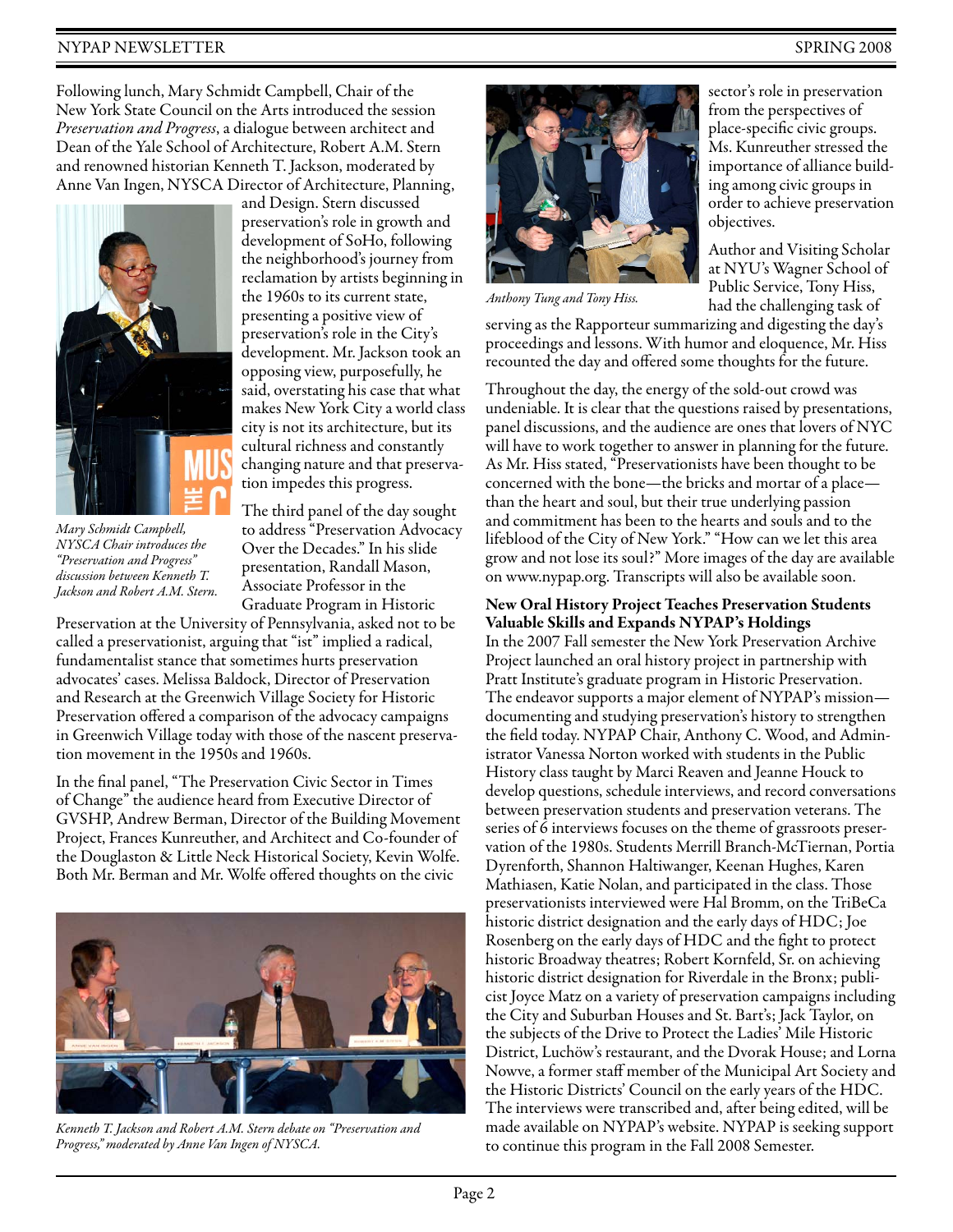# **NYPAP and Co-sponsoring Organizations Host Preserving New York Book Launch and Book Programs**

On November 5, 2007, NYPAP and The Museum of the City of New York were joined by over 200 friends and members of co-sponsoring organizations to celebrate the launch of *Preserving New York: Winning the Right to Protect a City's Landmarks* (Routledge 2007) by NYPAP Founder and Chair Anthony C. Wood. The kickoff event at MCNY included a short program with special guests Museum Director Susan Henshaw Jones, Roberta Brandes Gratz,



*MCNY Director Susan Hensaw Jones welcomes guests to the Preserving New York book launch in October. Also pictured are speakers Roberta Brandes Gratz and Joan K. Davidson.*

Adele Chatfield Taylor, Joan K. Davidson, and Anthony Wood. A reception and author book-signing followed the program.

*Preserving New York* was also featured at a number of book talks, panel discussions, and slideshows held by NYPAP and co-sponsoring organizations in the last part of 2007. In January the book received a positive review in the *Wall Street Journal*. Copies of *Preserving New York* are available for purchase through NYPAP.

## **Lisa Ackerman, NYPAP Secretary, Honored at HDC Landmark Lion Award Dinner**

On October 23rd colleagues and friends of Lisa Ackerman, Executive Vice President & COO of World Monuments Fund, gathered at the Prince George Ballroom to honor

Ms. Ackerman's invaluable contributions to the field of preservation as she accepted the Historic District Council's prestigious Landmarks Lion Award.

## **2007 Bard Birthday Breakfast Benefit Features Talk on New York City's Art Commission**

New York City's Art Commission, its extensive archive and its significance to historic preservation were the subjects of Michele H. Bogart's talk at the 4th Annual Bard Birthday Breakfast Benefit on December 19th at the Harvard Club. *Paul Graziano. Photo by Virgil Stephens.*The Bard Breakfast provides a chance for NYPAP to celebrate the legacy of

Albert S. Bard's civic leadership and to recall the contributions made to New York City, aesthetic regulation, and the preservation movement by organizations such as the New York City Art Commission. Michele H. Bogart's exploration of the Art Commission's historical and contemporary importance to preservation reflects continuing concern for this type of civic improvement and NYPAP was pleased to highlight such an important topic at the 2007 program.

Ms. Bogart also signed copies of her recent book, *The Politics of Urban Beauty: New York and Its Art Commission* (University of Chicago, 2006).



*John C. Fontaine, 2007 Landmark Lion Lisa Ackerman, Adrian Benepe, Simeon Bankoff, Anthony Wood, and*

**Save the Date - June 10th "Making the Best Better: An Anniversary and Celebration of the 1973 Amendments to New York City's Landmarks Law"**

The 1973 amendments to New York City's landmarks law dramatically transformed the strongest landmarks law in the nation by broadening its powers and improving its operations. The amendments established interior landmarks, scenic landmarks, and continuous hearings and designations, ending the mandated moratorium limiting designations to a 6-month period every three years. These amendments fundamentally strengthened the ability of the Landmarks Preservation Commission to protect New York City's valuable historic resources.

"Making the Best Better" will celebrate the 35th Anniversary of these amendments. Please join us for a panel discussion examining the origins of the 1973 amendments, the contribution they have made to preservation in New York City, and the implications of those changes for the powers and duties of present and future Landmarks Preservation Commissions. Following the panel, NYPAP will hold a fundraiser cocktail reception celebrating the 35th Anniversary of the Amendments and honoring those who played a role in their passage. A list of honorees is in formation. If you were involved in the efforts leading to the passage of the Amendments and have not already been contacted by NYPAP, please contact us. Invitations will be mailed in May. Please visit **www.nypap.org** for updates.

# **Preservation Vision Project**

*Preservation Vision: Planning for the Future of Preservation in New York City* is a year-long initiative to engage those interested in preservation in a conversation about their aspirations for preservation in the New York City of 2030 and the actions

> needed to make those hopes a reality. Please participate in these efforts by completing the online survey at http://www.preservationvision-nyc.org.

# **NYPAP News**

NYPAP received an Institutional Development Grant from the New York State Council on the Arts Architecture, Planning, and Design Program for the 2007-2008 Fiscal Year. NYSCA's grant provides support for general operations and increasing capacity of developing organizations such as NYPAP. Our thanks go to NYSCA for this vote of confidence in

our work. Please support NYPAP today and help us match this grant with your contribution.

NYPAP granted a fall 2007 internship to Erica Powell, an undergraduate History major at NYU and is joined this spring semester by Gabby Goldberg, a candidate for an M.A. in Archives and Public History from NYU. Ms. Goldberg is completing a practicum and will work to research and write entries for NYPAP's web-based Archive.